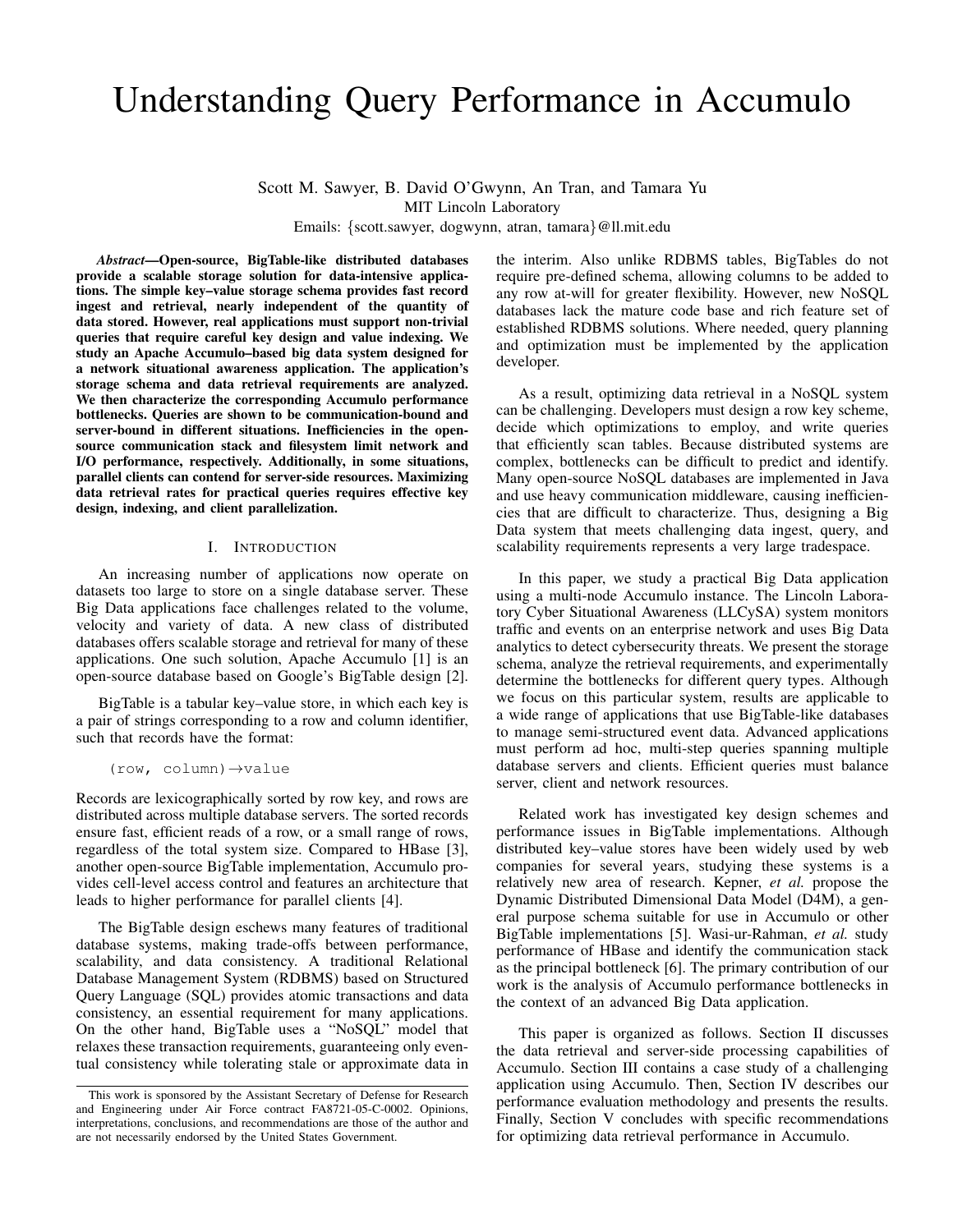

Fig. 1. In a parallel client query,  $M$  tablet servers send entries to  $N$  Accumulo clients where results are further processed before being aggregated at a single query client.

#### II. DATA RETRIEVAL IN ACCUMULO

A single key–value pair in Accumulo is called an *entry*. Per the BigTable design, Accumulo persists entries to a distributed file system, generally running on commodity spinning-disk hard drives. A contiguous range of sorted rows is called a *tablet*, and each server in the database instance is a *tablet server*. Accumulo splits tablets into files and stores them on the Hadoop Distributed File System (HDFS) [7], which provides redundancy and high-speed I/O. Tablet servers can perform simple operations on entries, enabling easy parallelization of tasks such as regular expression filtering. Tablet servers will also utilize available memory for caching entries to accelerate ingest and query.

At query time, Accumulo tablet servers process entries using an iterator framework. Iterators can be cascaded together to achieve simple aggregation and filtering. The server-side iterator framework enables entries to be processed in parallel at the tablet servers and filtered before sending entries across the network to clients [8]. While these iterators make it easy to implement a parallel processing chain for entries, the iterator programming model has limitations. In particular, iterators must operate on a single row or entry, be stateless between iterations, and not communicate with other iterators. Operations that cannot be implemented in the iterator framework must be performed at the client.

An Accumulo client initiates data retrieval by requesting scans on one or more row ranges. Entries are processed by any configured iterators, and the resulting entries are sent from server to client using Apache Thrift object serialization middleware [9], [10]. Clients deserialize one entry at a time using client-side iterators and process the entries according to application requirements. Simple client operations may include generating a list of unique values or grouping and counting entries.

Unlike a RDBMS, Accumulo queries often require processing on both the server side and client side because of the limitations of the iterator framework. Fortunately, tablet servers can handle simultaneous requests from multiple clients, enabling clients to be parallelized to accelerate queries. A simple way to parallelize an Accumulo client is to partition the total row range across a number of client processes. Each Accumulo client processes its entries, and then results can be combined or reduced at a single query client. Figure 1 shows how data flows in a query with parallel Accumulo clients.

In a multi-step query, an Accumulo client receives entries and uses those results to initiate a new scan. For example, using an index table to locate rows containing specific values

**Primary Table** 

|               | Src.  | Dest.      | <b>Bytes</b> | Port |
|---------------|-------|------------|--------------|------|
| 13-01-01 a8c8 | Alice | <b>Bob</b> | 128          |      |
| 13-01-02 c482 | Bob   | Carol      |              | 80   |
| 13-01-02 7204 | Alice | Carol      |              | 8080 |
| 13-01-03 5d86 | Carol | Bob        | 55           | 21   |
|               |       |            |              |      |

**Index Table** 

|             |  | 13-01-01 a8c8 13-01-02 c482 13-01-02 7204 13-01-03 5d86 |  |
|-------------|--|---------------------------------------------------------|--|
| Alice Src.  |  |                                                         |  |
| Bob Dest.   |  |                                                         |  |
| Bob Src.    |  |                                                         |  |
| Carol Dest. |  |                                                         |  |
| Carol Src.  |  |                                                         |  |

Fig. 2. In this example, network events are stored in a primary table using a datestamp and hash as a unique row identifer. The index table enables efficient look-up by attribute value without the need to scan the entire primary table.

requires a two-step query. Suppose each row in the primary table represents a persisted object, and each column and value pair in that row represent an object attribute. In the index table, each row key stores a unique attribute value from the primary table, and each column contains a key pointing to a row in the primary table. Figure 2 illustrates a notional example of this indexing technique. Given these tables, an indexed value look-up requires a first scan of the index table to retrieve a set of row keys, and a second scan to retrieve those rows from the primary table. In a RDBMS, this type of query optimization is handled automatically.

## III. CASE STUDY: NETWORK SITUATIONAL AWARENESS

Network Situational Awareness (SA) is an emerging application area that addresses aspects of the cybersecurity problem with data-intensive analytics. The goal of network SA is to provide detailed, current information about the state of a network and how it got that way. The primary information sources are the logs of various network services. Enterprise networks are large and complex, as an organization may have thousands of users and devices, dozens of servers, multiple physical locations, and many users connecting remotely. Thus, network logs exhibit the variety, velocity and volume associated with Big Data. The data must be efficiently stored and retrieved to support real-time threat detection algorithms as well as forensic analysis.

The various data sources capture different types of network events. For example, an event may represent a user logging in to a device or a device requesting a web page through a proxy server. Each type of event has a set of attributes associated with it. LLCySA currently stores more than 50 event types in an Accumulo database instance. A data enrichment process can create additional event types by combining information from multiple captured data sources.

Recall, Accumulo is a tabular key–value store in which keys contain a row and column identifier. In LLCySA, each event type is stored in a separate table. A row in an event table corresponds to a particular event occurrence. Columns store the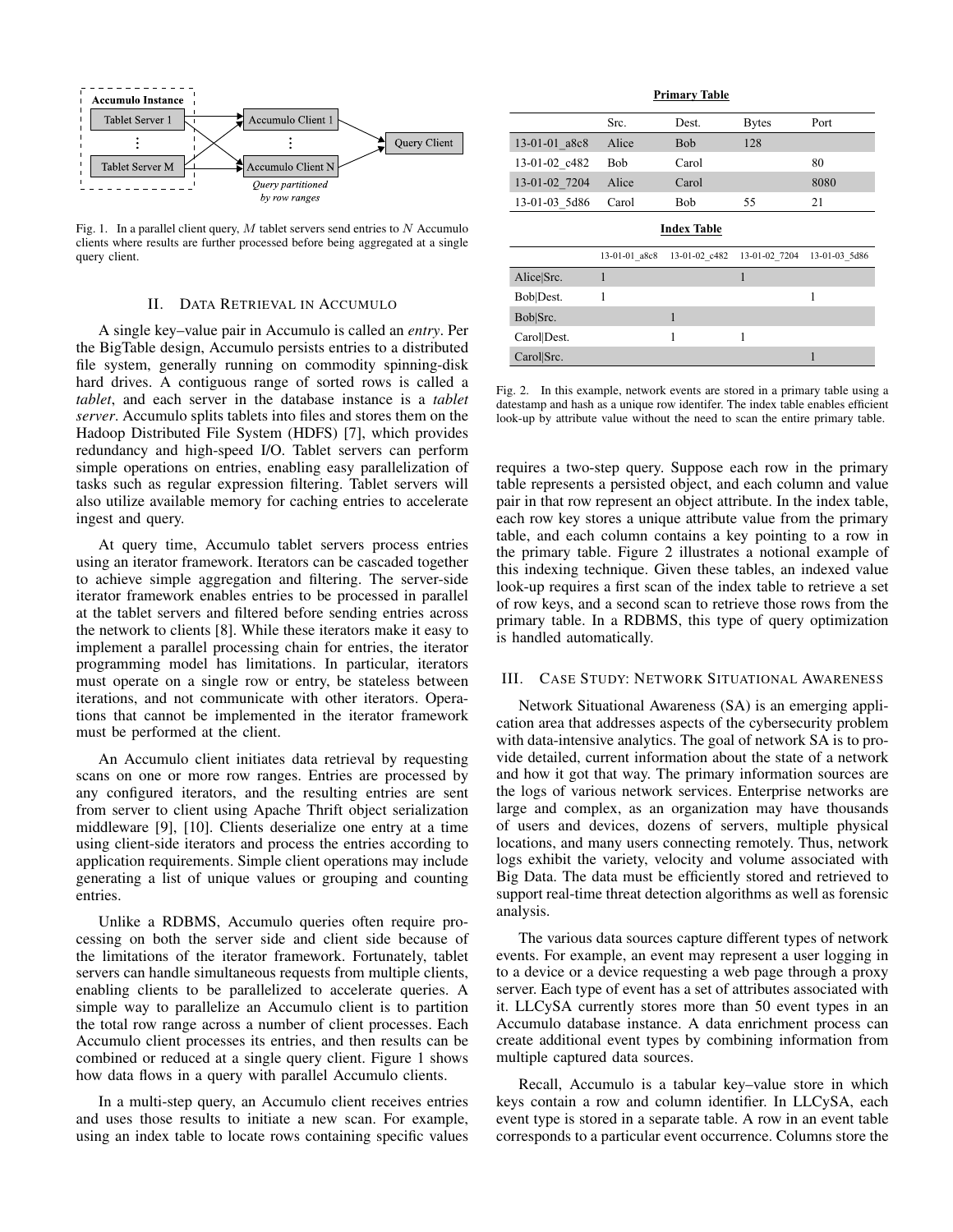various attributes of the event occurrence. For example, web proxy traffic is stored in a dedicated Accumulo table. Each row represents a specific web request and contains many columns corresponding to the event's attributes, such as time, requested URL, source IP address, and dozens of other properties.

LLCySA also applies three optimization techniques at ingest time in order to accelerate future queries. First, the row identifier contains a reversed timestamp, encoded to lexicographically sort in descending order (such that the most recent events sort to the top). This feature enables efficient queries constrained by time range, and enables the most recent events to be returned to the user first. Second, each event table has a corresponding index table to support efficient queries based on column values. In the index table, the row identifiers begin with values concatenated with column names, and each column points to a row in the primary event table. Without such an index table, finding a particular value would require scanning the entire event table. This indexing technique would be equivalent to the following SQL:

```
CREATE INDEX field_index
  ON event_table (field, event_time)
```
for each event attribute, field. Figure 3 shows the key scheme for the event and index tables. Note that Accumulo keys support column families (for locality grouping), cell versioning, and cell access control. For simplicity, these components of the entry keys are not shown in Figure 3.

The final optimization is *sharding*, a partitioning technique that distributes rows across database servers. LLCySA uses random sharding in the event tables to ensure database scans will always have a high degree of parallelism by avoiding hot spots corresponding to time ranges. Sharding in Accumulo is accomplished by pre-pending a shard number to the start of the row key. Shard number for an event is determined based on a hash of the event's attributes, resulting in an essentially random assignment, uniformly distributed among the allowed shard numbers. We instruct Accumulo to distribute these shards across tablet servers by pre-splitting tablets based on shard number ranges. As the database grows, the exact mapping between shard number and tablet server may change, but the uniform distribution will be largely maintained. Scanning for a single time range in the sharded event tables requires specifying a key range for each valid shard number. This adds complexity to the Accumulo clients but results in a higher degree of scan parallelism.

Accumulo and the LLCySA storage schema enable highperformance parallel data ingest. We have previously demonstrated data ingest rates in excess of four million records per second for our 8-node Accumulo instance, with speedup for up to 256 client processes parsing raw data and inserting records [11]. These ingest rates on the LLCySA system are roughly an order of magnitude faster than insert rates for traditional relational databases reported on the web [12], and the Accumulo architecture offers significantly more scalability.

Network SA also requires high-performance data retrieval for a variety of queries. Simple queries may extract all or some of the columns for events in some time range. Use cases for these simple scan-based queries include graph formation or listing active devices over some time range. Other queries

| <b>Event Table</b> |                       |      |                     |             |  |
|--------------------|-----------------------|------|---------------------|-------------|--|
| Key                |                       |      |                     | Value       |  |
|                    | Row Key               |      | Column<br>Qualifier |             |  |
| shard              | reversed<br>timestamp | hash | field name          | field value |  |

**Index Table** 

| Key           |                |                       | Value                  |       |
|---------------|----------------|-----------------------|------------------------|-------|
| Row Key       |                |                       | Column<br>Qualifier    |       |
| field<br>name | field<br>value | reversed<br>timestamp | event table<br>row key | 66133 |

Fig. 3. The LLCySA storage schema uses two tables per event type and carefully designed keys to support efficient queries.

find the set of events where a column contains a particular value (i.e., the equivalent of a SQL SELECT query with a WHERE clause). These queries may utilize the index table to identify applicable event rows. Another common query creates a histogram for event occurrences over a time range. The next section identifies the bottlenecks of each of these types of query.

#### IV. PERFORMANCE RESULTS

To quantify Accumulo data retrieval performance, we run four types of queries on the LLCySA web\_request table. Rows of the table have over 50 columns (e.g., event\_time, source ip, and domain name) corresponding to the various event attributes captured in the proxy server log file. In each experiment, the number of Accumulo clients is varied, with the parallel clients partitioned by time range. For example, if a one-hour time range were partitioned across four clients, each client would request a contiguous 15-minute chunk of that hour. The sharding scheme ensures data requested by each client will be distributed uniformly among the tablet servers. The key performance metrics for the query experiements are query *speedup* (how many times faster the parallel clients complete the query compared to a single client) and *scan rate* (the total number of entries per second received by clients).

Experiments are performed on a 16-node cluster managed by the Grid Engine scheduler. Each server node contains dual AMD Opteron 6100 12-core processors, 64 GB RAM, 12 TB RAID storage, and nodes are interconnected with 10 Gbps Ethernet. The first 8 servers comprise a single distributed Accumulo 1.4 database instance. The remaining 8 servers are used as grid compute nodes. To execute parallel queries, clients are dispatched onto compute nodes by the scheduler. Experiments are managed by a custom benchmarking framework, which monitors CPU and network utilization on each server and performed parameter sweeps.

## Query 1: Unfiltered Scan

In this query, a full scan is performed over a time range of web request data with no server-side filtering. Every entry within the time range is returned to a client. The total time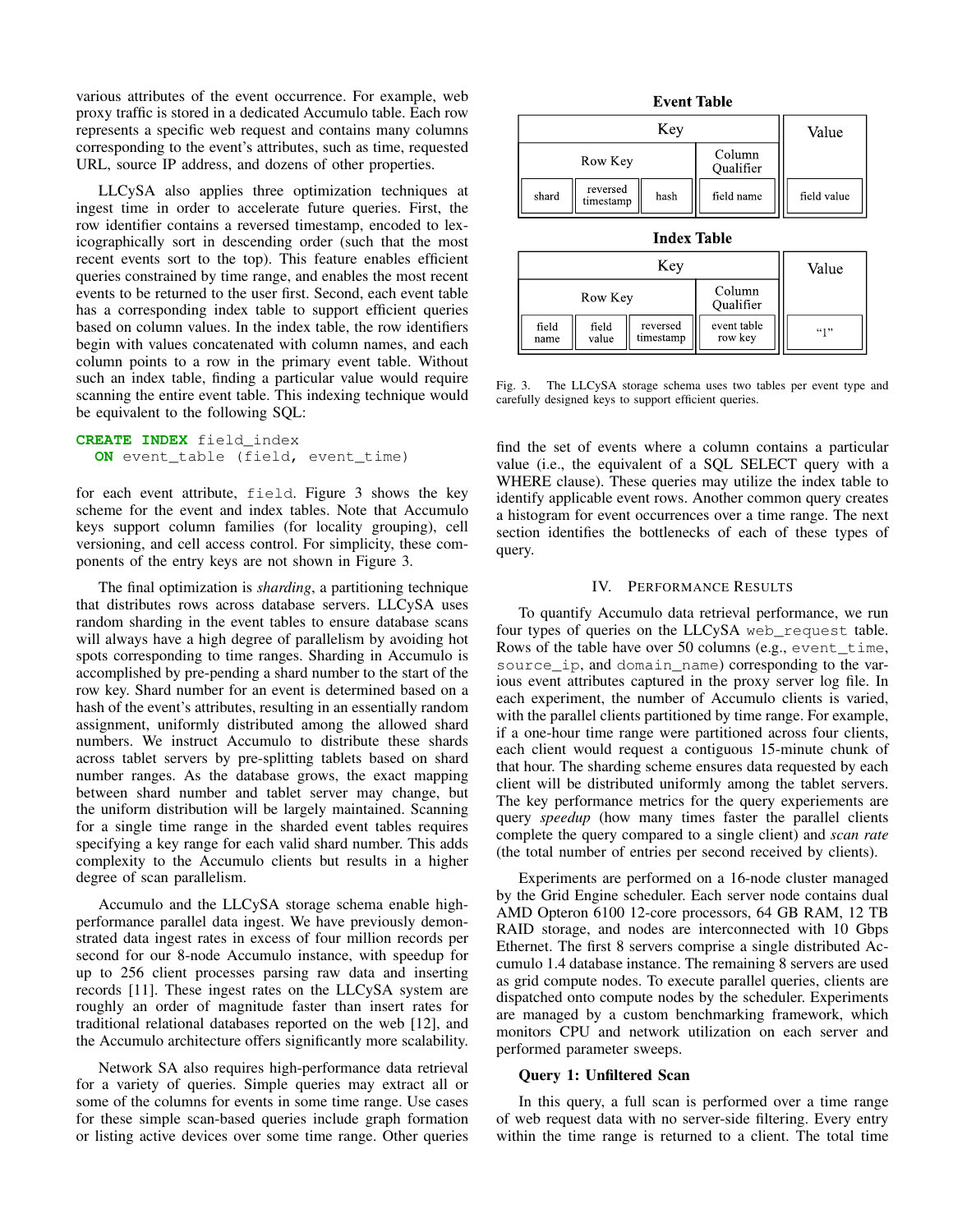





Fig. 4. Query 1 results. (a) Scan rate increases with number of clients. (b) Client CPU usage stalls at 2.0.

range is partitioned across a variable number of parallel clients. The clients receive entries and count them, but perform no other processing. The web request records are sharded randomly across all tablet servers, so each parallel client will receive entries from all 8 tablet servers. Figure 4 (a) shows that scan rate increases with the number of clients, with diminishing returns for higher numbers of clients as scan rate approaches about 500,000 entries per second. Figure 4 (b) shows average CPU usage across clients peaks around 2.0 (i.e., 2 fully utilized cores out of 24), while server CPU usage continues to increase linearly with the number of clients. These trends suggest that Query 1 is bound primarily by the ability of the clients to receive entries from the network and de-serialize the messages. Although these queries are communicationbound, average network utilization for the 12-client case is 29.8 Mbps, more than 300x below the network capacity. Therefore, scan rate is limited by communication overhead rather than network bandwidth.

## Query 2: Server-Side Filtering

Now, records are filtered by the tablet servers. *Acceptance rate* refers to the fraction of entries read at the tablet server that are sent to the client. A custom server-side iterator is used to vary acceptance rate as an independent variable. By comparison, Query 1 had an acceptance rate of 1.0. The number of clients,  $n$ , is also varied. Figure 5 (a) shows that for high acceptance rates (right side of x-axis), scan rate varies with number of clients, which indicates scan rate is bound by the clients' ability to receive entries (as seen in Query 1). However, for low acceptance rates (left side of x-axis), the total scan rate is independent of the number of clients.

In Figure 5 (b), *entries handled per second* refers to the rate at which entries are read from disk and passed through the server-side iterator chain. As acceptance rate decreases (going right to left along the x-axis), the total number of entries handled peaks at a rate mostly independent of client count. Figure 5 (c) shows the average CPU usage at client and server. Together, these three plots demonstrate that data retrieval is client bound for high acceptance rates and server bound for low acceptance rates, with the crossover point around 1% for this particular dataset and cluster. For serverbound scans, a sustained disk read rates of 80–160 MB/s were observed, consistent with expected read performance but below the maximum performance of the underlying RAID. Thus we conclude scans with low acceptance rates are I/O bound by HDFS read rates.

# Query 3: Histogram

Counting occurrences of unique values or binning values to form a histogram are common queries for database applications. While Accumulo provides some server-side capability for aggregating results in the iterator framework, many of these count-type operations must be performed at the client. For example, consider this SQL query that creates a histogram of web requests to a particular domain name over the time range  $[t_1, t_2)$ , assuming timestamps have been previously binned and stored in the bin field:

```
SELECT bin, COUNT(bin) FROM web_requests
WHERE event_time >= t1 AND event_time < t2
  AND domain_name = "example.com"
GROUP BY bin;
```
Figure 6 shows results for the simple histogram query, in which time stamps from web requests are binned into time ranges by parallel clients. This query differs from the SQL example above because the bins are computed by the client, rather than pre-computed and stored as a separate column. Our schema enables this particular query to be performed using only the index table since the WHERE clause depends only on the timestamp and one other field (recall the index table keying scheme in Figure 3). Measured runtime does not include the final reduce step, which would combine the counts generated by each client. However, the runtime of this final step is insignificant compared to total query runtime. Query 3 is run for two different time ranges of web request data. For the larger time range (8 hours), this query achieves increasing speedup for up to 5 clients before contention for the index table eventually lowers the scan rate.

# Query 4: Index Look-up

Finally, Query 4 looks at parallelization of a query using both tables. This is two-step query, in which the index table is used to find a set of rows containing a particular attribute name and value pair. The index table also supports conditions on time range with no additional computation. After the first step completes, the clients have a set of keys corresponding to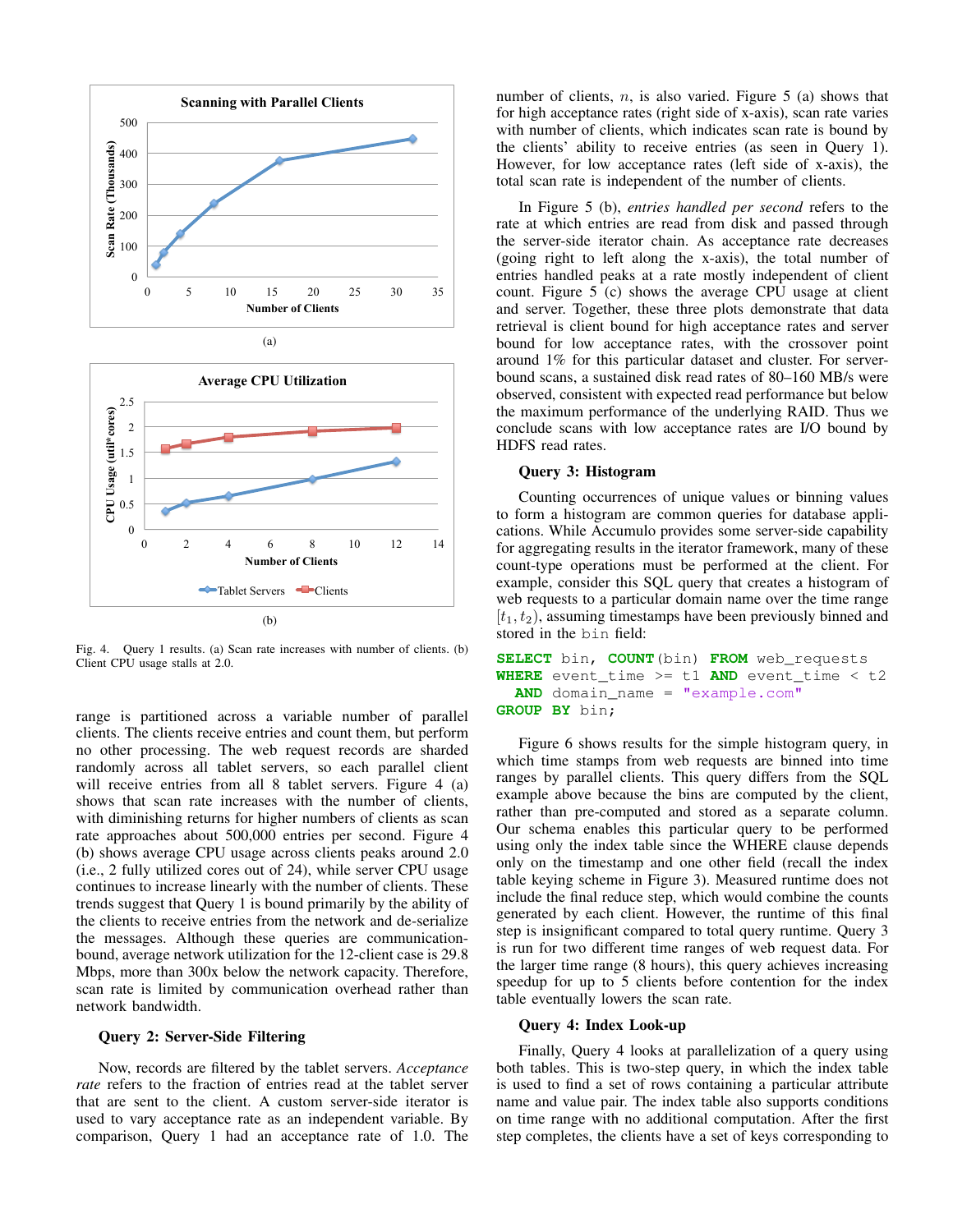

Fig. 5. Query 2 results showing (a) scan rate, (b) entry handling rate, and (c) client and server CPU usage as a function of filter acceptance rate, where n is the number of Accumulo clients.



Fig. 6. Query 3 results show speedup for parallel histogram creation queries.

rows in the event table. The clients then issue scans to retrieve the desired columns from those event rows. In LLCySA, this type of query could be used to retrieve all source IP addresses that accessed a particular domain name. This query could be equivalently expressed in SQL as follows:

```
SELECT source_ip FROM web_requests
WHERE event_time >= t1 AND event_time < t2
  AND domain name = "example.com";
```
Without an index table, this query would require a complete scan of the event table over the desired time range. If only a small percentage of traffic went to "example.com", the query would have a very low acceptance rate and would consume significant tablet server resources to complete the scan. This multi-step Accumulo query approach could also be used to accomplish JOINs across tables. time. Thus the bottleneck is clearly on the second step, 0

Figure 7 shows speedup for Query 4. Interestingly, parallelizing this query across multiple clients significantly degrades performance. In the case of two and four clients (as shown), the index table step comprised 1–2% of the total query runtime



Fig. 7. Query 4 results show speedup for parallel queries using index table.

retrieving the set of relevant rows from the event table. During this step, each client requests a disjoint set of rows, located randomly across the tablet servers. Accumulo is unable to efficiently process these random-access requests from multiple clients. The contention for the various tablets and underlying files decimates performance.

#### V. CONCLUSIONS

The results for our four experimental queries help define the landscape of data retrieval performance in Accumulo. For someone with a background in traditional database systems, these results may seem unintuitive. Accumulo is a scalable distributed tabular key–value store, built on an open-source Java-based software stack. Compared to traditional databases, the Accumulo code base is orders of magnitude smaller and less mature. Moreover, developers must implement their own application-specific query planning and optimization. Parallel database management systems have demonstrated far better query performance at the scale of 10–100 nodes [13]. Already for several years, the inefficiency of popular open-source dataintensive computing platforms have been noted [14]. However, the cost, complexity, and limited flexibility of commercial parallel database solutions have pushed many users to the